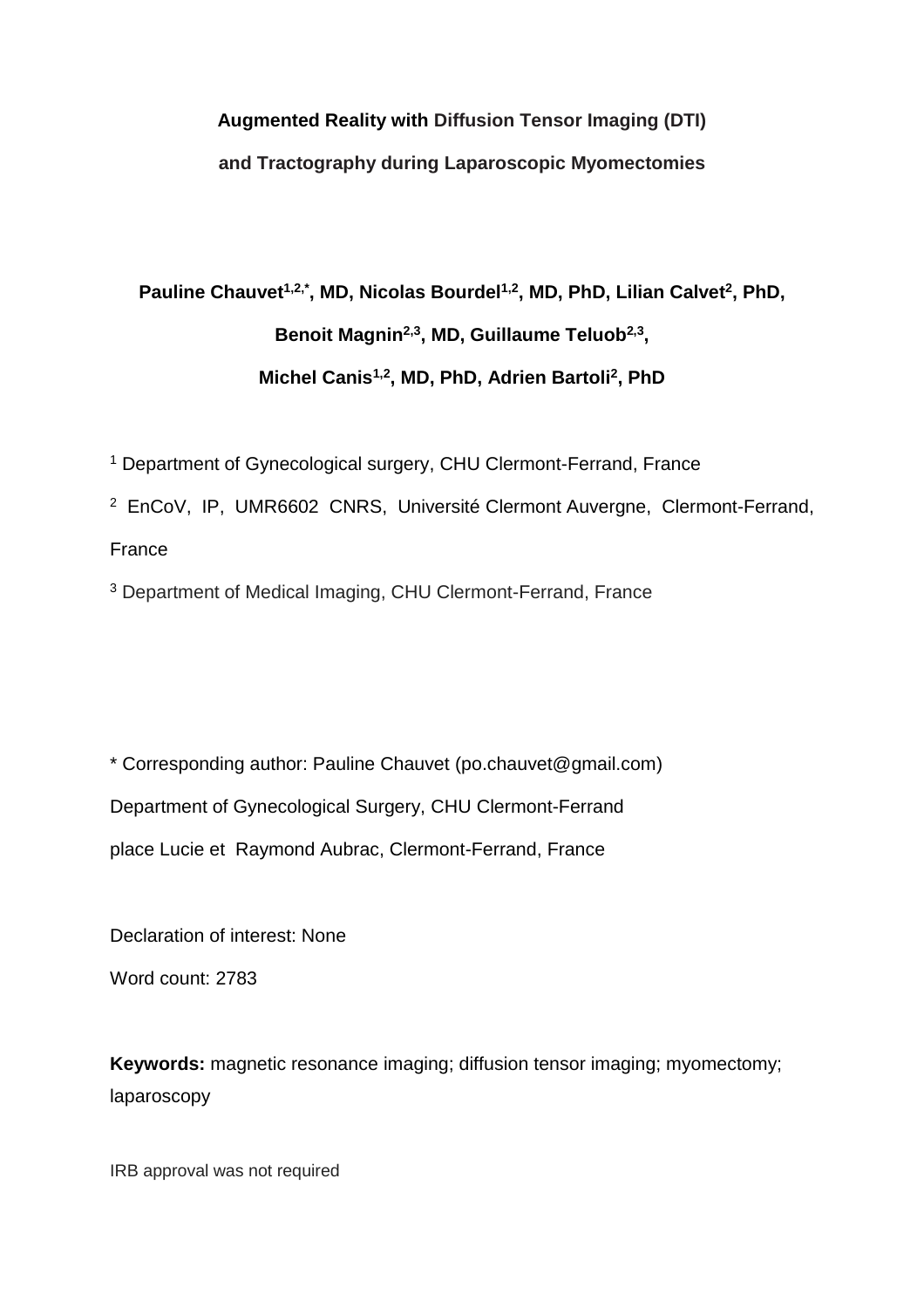**Précis:** Augmented Reality with DTI can help a surgeon to visualise and decide the starting incision point in laparoscopic myomectomy.

## **Abstract**

Augmented Reality (AR) is a technology that allows a surgeon to see key hidden subsurface structures in an endoscopic video in real time. This works by overlaying information obtained from pre-operative imaging, and fusing it in real time with the endoscopic image. MR-DTI and fiber tractography are known to provide additional information to standard structural MRI. Here we report the first two cases of real-time AR during laparoscopic myomectomies with visualization of uterine muscle fibers after MR-DTI tractography, to help the surgeon decide the starting point incision.

First case: A 31 year-old patient underwent a laparoscopic surgery for a 6cm FIGO 5 myoma. Second case: a 38 year-old patient also underwent a laparoscopic myomectomy, for a unique 6cm myoma FIGO 6. Signed consents were obtained for all the patients, which included clauses of no modification of the surgery. Before surgery, MRI were realized. The external surface of the uterus, the uterine cavity, and the surface of the myomas were delimited according to the preoperative MRI. A fiber tracking algorithm was used to extrapolate the uterine muscle fibers architecture.

The aligned models were blended with each video frame to give the feeling that the uterus is almost transparent, and so the surgeon can localize exactly the myomas, and the uterine cavity. We displayed also the uterine muscle fibers, and the visualization of them helped us to decide the starting incision point for the myomectomies. Then, the myomectomies were performed using a classic laparoscopic technique.

Those case-reports shows that AR and DTI fiber tracking in fibroid uterus is possible, providing fiber direction, helping the surgeon to visualize and decide the starting incision point, for laparoscopic myomectomy. Respecting the fibers orientation could improve the quality of the scar, and decrease the architectural disorganization of the uterus.

## 1 **Introduction**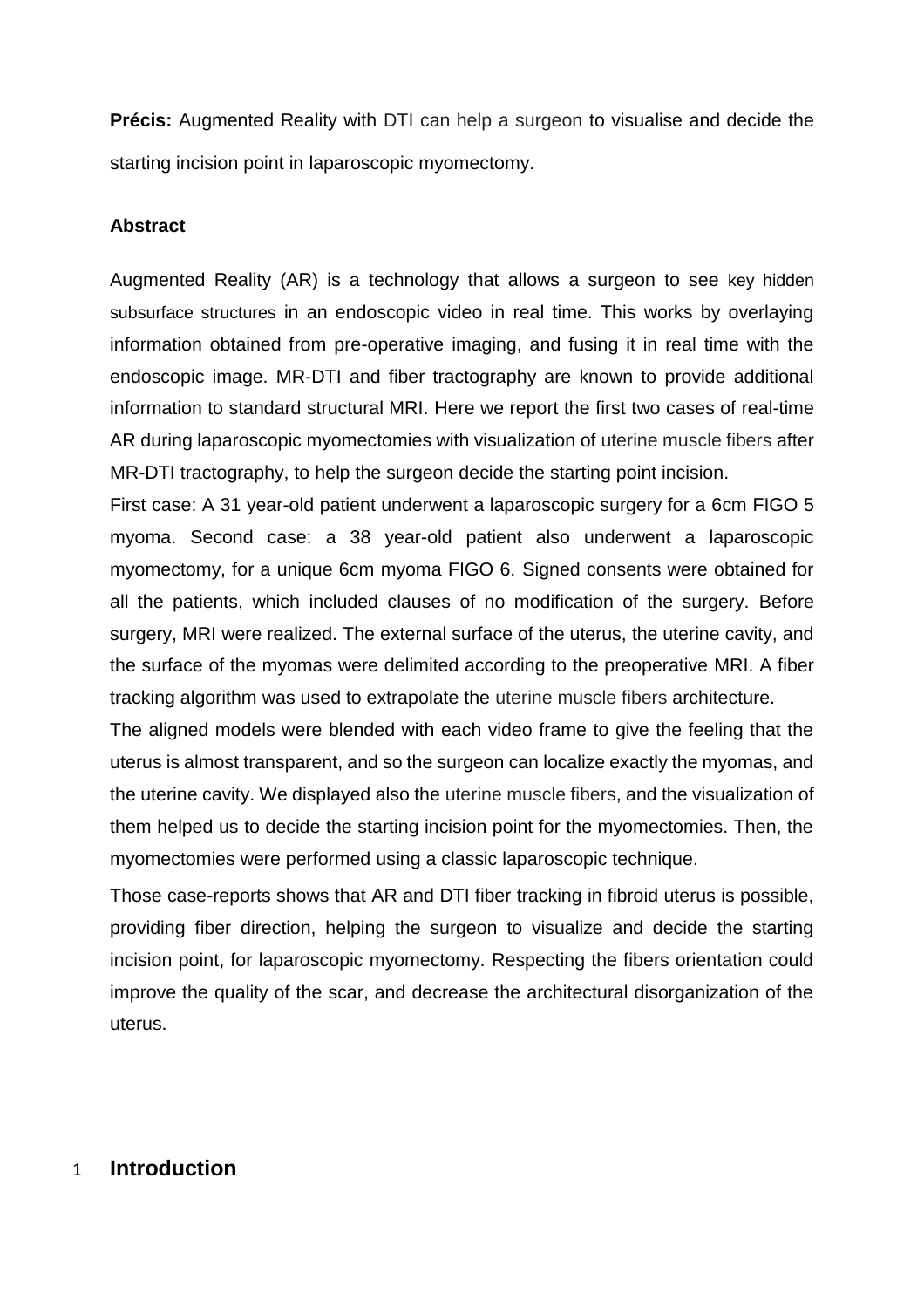Augmented Reality (AR) is a technique that can overlay information obtained from preoperative imaging, such as MRI, by fusing it in real time with the endoscopic images (1,2). This technology allow a surgeon to see key hidden subsurface structures in an endoscopic video in real time (1–3).

 AR guidance systems have been developed to assist surgical procedures including gynecological procedures with our AR system (myomectomy (4), adenomyomectomy (5)) and other specificities (adrenalectomy (2), prostatectomy (6), neurosurgery (7)).

 Despite progress, automatic real-time AR is still technically challenging for mobile organs like the uterus. In our team, we've developed a new approach that can handle mobile organs, and we reported recently the usefulness of AR for localizing myomas in a synthetic model (8), for the accuracy of surgical resection (9), and the feasibility of using AR for laparoscopic myomectomy (4), and adenomyomectomy (5).

 MR diffusion tensor imaging (MR-DTI) is an emerging non-invasive method that can improve tissue characterization. Another recent advance is in addition the use of MR- DTI and fiber tractography, that allow one to obtain the fibers direction in a 3D-image (10), like the muscle fibers of the uterus. MR-DTI and fiber tractography are known to provide additional information to standard structural MRI.

## **Materials and Methods**

 Here we report the first two cases of real-time augmented reality during laparoscopic myomectomies with visualization of uterine muscle fibers after DTI tractography-MRI, to help the surgeon to decide the starting point incision.

**The patients**

 A 31 years-old patient underwent a laparoscopic surgery for a type 6cm FIGO 5 myoma. She's been in consultation for abnormal uterine bleeding, and chronic pelvic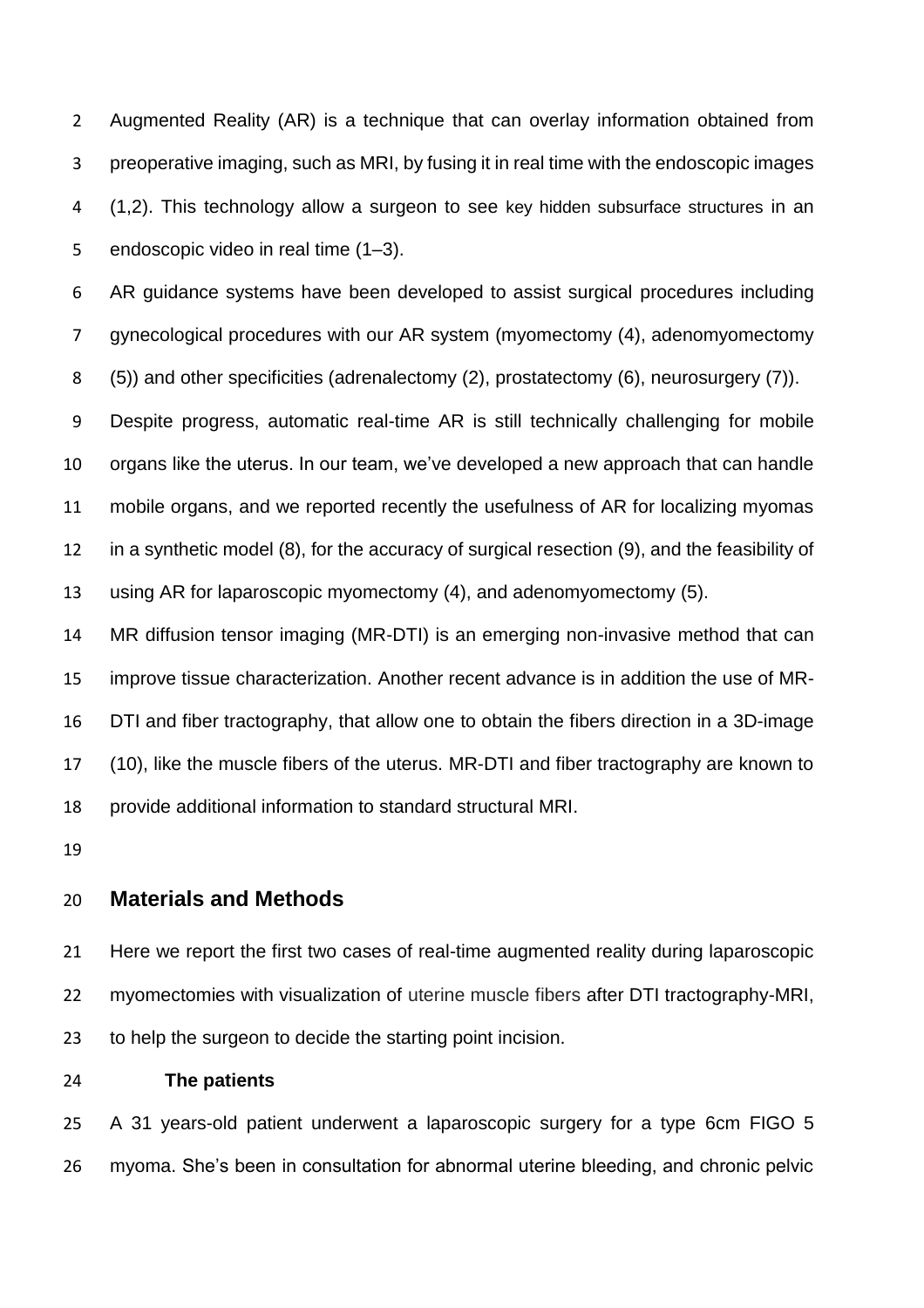pain. The ultra-sound evaluation and MRI revealed one unique 6cm FIGO 5 myoma, in contact with the uterine cavity.

 The second patient: a 38 age-old patient, with a 6cm FIGO 6 myoma underwent also a laparoscopic myomectomy. She was operated because of dysmenorrhea, and infertility, and the ultra-sound evaluation and MRI revealed one unique 6cm FIGO 6 myoma, associated with deep infiltrating endometriosis of both utero-sacral ligaments. We decided to do a complete surgical procedure, but we will focus here of the part of the surgery dedicated to the myomectomy.

 Signed consents were obtained for both patients, which included clauses of no modification of the surgery.

#### **The MRI**

#### **Image acquisition:**

 Before surgery, MRI were realized, with classical MRI sequences. For the DTI, Diffusion weighted single shot echoplanar imaging (SSh-EPI) was acquired with spectral fat saturation and half Fourier sampling along 32 directions to obtain DTI. Diffusion weighted SSh EPI was performed on the axial plane with the following parameters: TE 66 ms, TR 3000 ms, FOV 34 x34 cm, matrix 96x96, thickness 4 mm, 45 EPI factor 134, b 800 s.mm<sup>-2</sup>.

#### **Segmentation:**

 The outer surface of the uterus, uterine cavity, and myomas were delimited according to the preoperative T2-weighted MRI. This segmentation phase was performed with the use of an interactive segmentation software (Medical Imaging Interaction Toolkit; German Cancer Research Center (11)).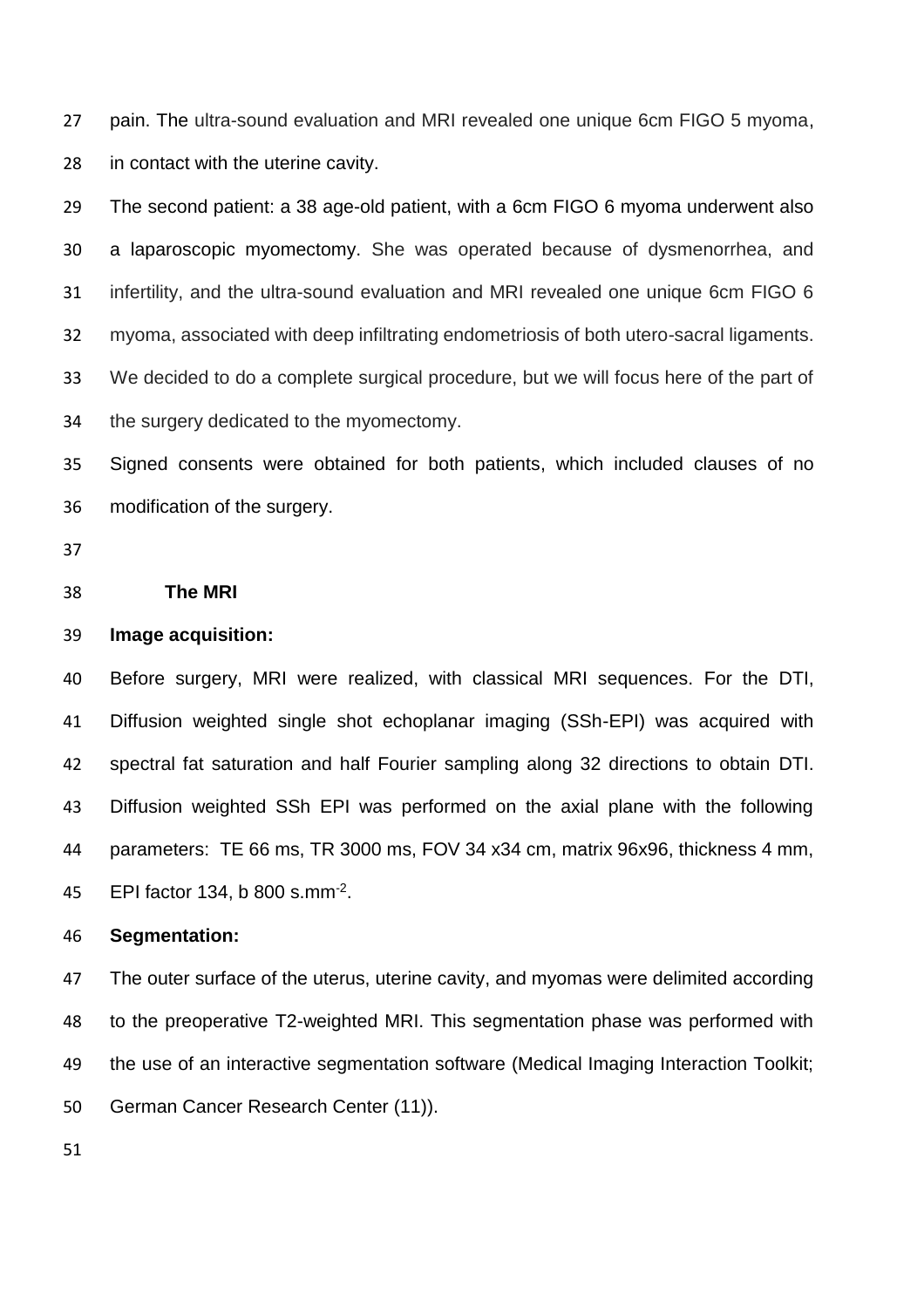#### **DTI: how it works?**

 MR diffusion tensor imaging (MR-DTI) is a new method to determine the amount of random diffusion (Brownian motion) of water molecules in tissues, supplying physiological information about the water mobility, that enhance tissue characterization. The Fiber tractography can be add to the MR-DTI, to allow the visualization of the direction of fibers in a three-dimensional image (10).

A prerequisite to visualize DTI data is fiber *reconstruction* and *tracking*.

 Fiber tracking is performed using dedicated software starting from a region of interest (ROI). The former reconstructs raw images to diffusion tensors and a few other maps including the Apparent Diffusion Coefficient (ADC) and the Fractional Anisotropy (FA). Tracking is continued until the stop criteria are satisfied. To help fiber visualization in the final fiber tracking, a minimal FA of 0.18 with a pitch of 160 mm were used. The latter computes a 3D model of the fibers from the diffusion tensors. We performed reconstruction and tracking using the computer software TrackViz (12).

#### **The AR software**

 The technical solution allowing one to display the obtained fibers onto the surgeon's laparoscopy monitor relies on the augmented reality software Laparaug (13). It has four main parts: (i) the preoperative 3D model of the uterus is segmented using the 72 MITK software (11) and the fibers are expressed in the same coordinate system using the DICOM metadata ; (ii) the fibers located outside the uterus volume are discarded by means of mesh voxelization (14); (iii) the fibers are deformed according to the uterus' external surface deformation undergone between the MRI acquisition and the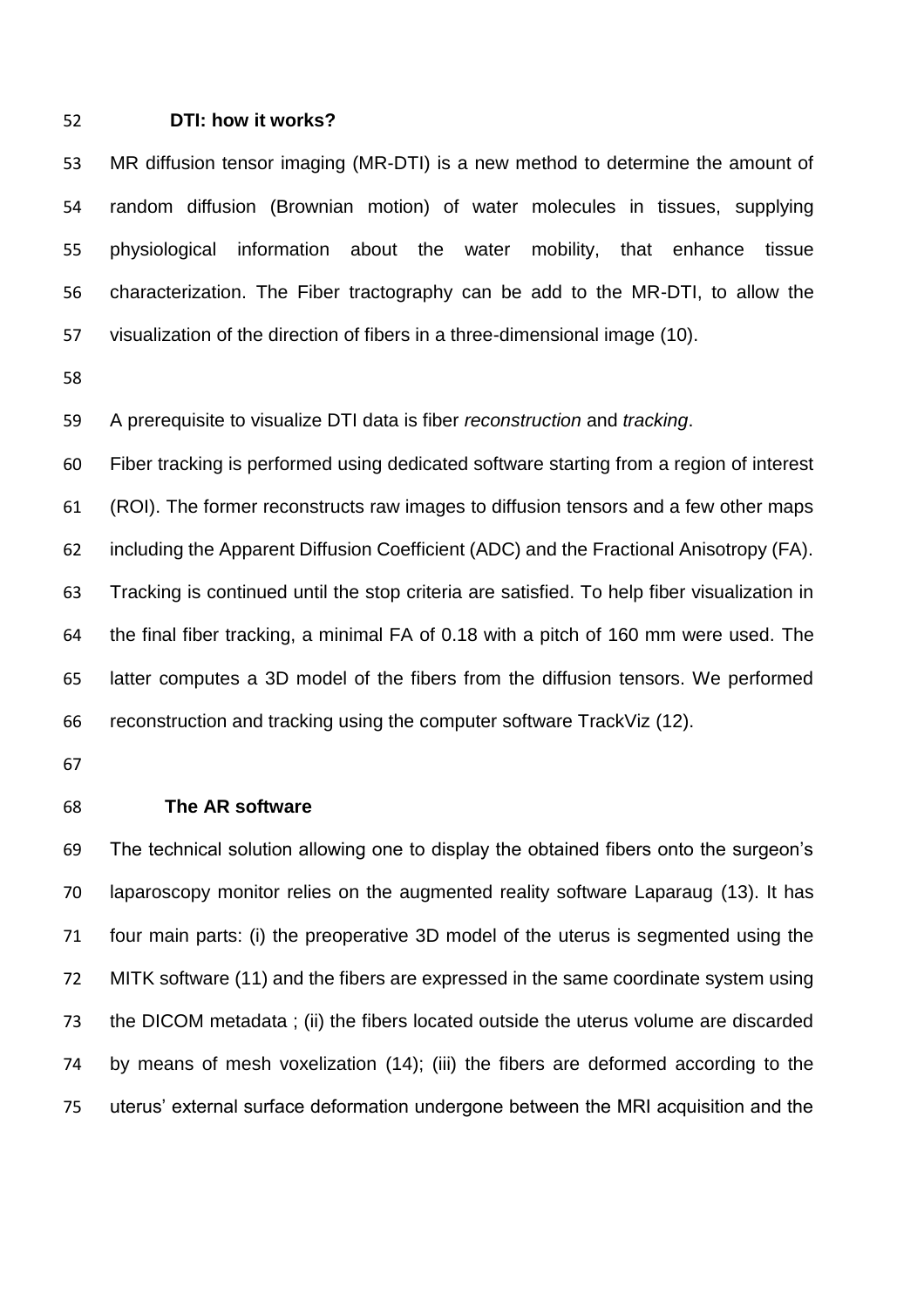surgery and (iv) the uterus is tracked across the laparoscopic live video stream and the fibers location updated in the image.

#### **The surgical equipment**

 A standard laparoscopic technique and a standard laparoscopic set were used with a 0° laparoscope (Spies; Karl Storz). Classical laparoscopic instruments were used.

## **Results (Figure + video)**

 The aligned models are blended with each video frame to give the impression that the uterus is semitransparent, and the surgeon can see the exact location of the myomas, and the uterine cavity. We displayed also the uterine muscle fibers, and the visualization of them helped us to decide the starting incision point for the myomectomy. Indeed, the surgeon decided to do the surgical incision following the uterine muscle fibers. Then, the myomectomy was performed with the use of a classic laparoscopic technique.

 The post-operative course was uneventful for both patients, and they were discharged home at post-operative day 1.

## **Discussion**

 This work is the first to report laparoscopic myomectomies with in vivo AR DTI fiber tracking in a fibroid uterus. Those two cases show the feasibility of fiber tractography with DTI, in MRI for pelvic lesion in clinical practice, in its possible use during laparoscopic surgery with AR.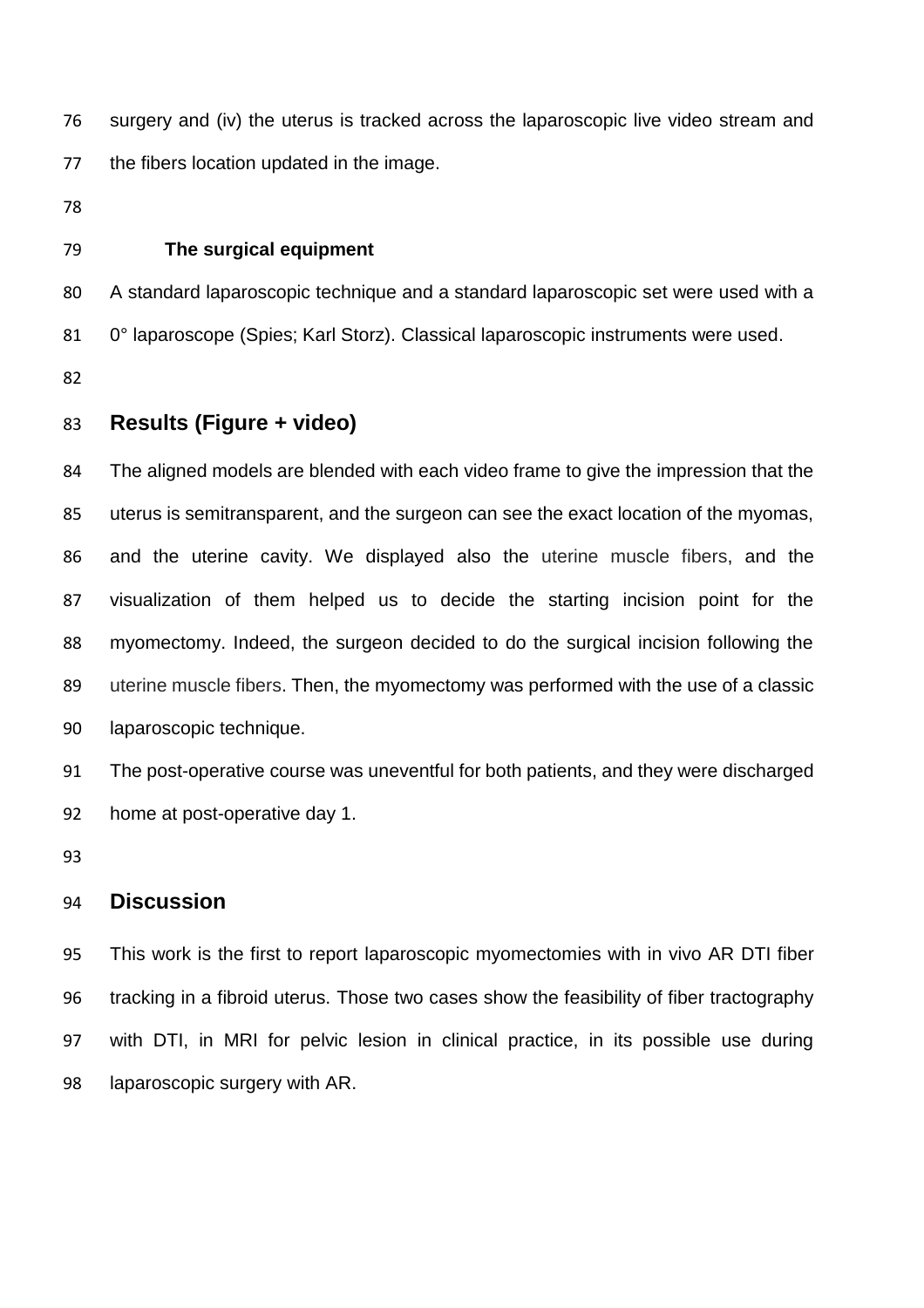MR-DTI and fiber tractography are known to provide additional information to standard structural MRI, showing the uterine muscle fiber direction, with a good correlation to the histological analysis (15).

 Diffusion is a multi-dimensional process, which occurs in different values in different directions depending on the microstructure of the tissues. DTI can provide information about the anisotropy of water diffusion in tissues (7). The technique depends on supposing that water molecules will diffuse in the same direction as the general orientation of the fibers rather than perpendicular to them. Indeed, uterine myometrium is composed of smooth muscle bundles and connective tissue diffusion reflects anisotropic characteristics.

 It can be used to detect water diffusion directionality which shows then the microstructural architecture of normal and abnormal tissue.

 At the beginning, DTI has been used to evaluate and show the integrity of white matter tracts in neuroradiology (16). With the upturn of the MRI hardware and software, DTI was added to abdominal imaging for some of the abdominal organs like uterus. Indeed, in gynecology, the orientation of the muscular fibers of the uterus have been studied, even if the use of DTI on the uterus is quite recent. The initial studies have been published regarding DTI of the uterus specimens of the patients to whom hysterectomy was performed, for various medical reasons (15,17,18) and then in vivo on the uterus of the patients (10).

 Quantitative DTI measures on the uterus have already been conducted to analyze the differences in the 3 uterine layers (19), and the menstrual cycle changes (20).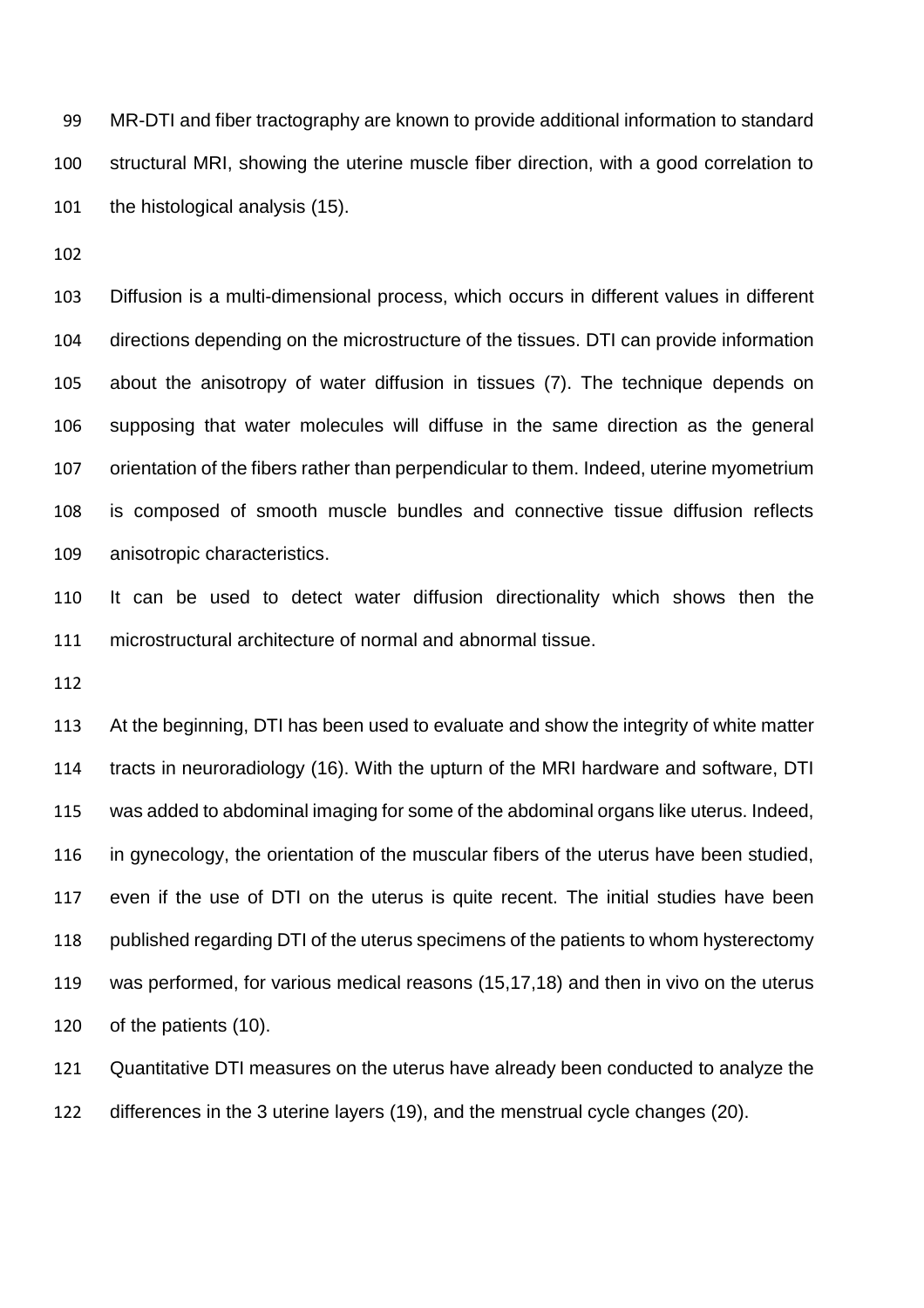However, few studies performed tractography. Fiber tractography is a novel software application that evaluate the direction of fibers in a three-dimensional image, by estimating the tensor value of each voxel. It works by depicting the intervoxel connectivity based on the anisotropic diffusion of water to give quantitative information on the dominant direction of the water in a well-organized tissue (10).

 Thrippelton et al. (15) performed tractography on ex vivo fibroid uterus, with good histological correlation (the water diffusion parameters measured by DT-MRI in the uterus seems to be sensitive to different tissue type and myxoid degeneration) and furthermore, the ex vivo tractography seems to correspond qualitatively to the uterine muscle fiber direction. In the same way, Weiss et al (18) confirm the existence of directional structures in the complex fiber architecture of the uterus. with a correlation with the pathological examination. Fiocchi et al. (10) also performed DTI and tractography in vivo, showing preferential fiber directions in the uterus, and also local changes next to caesarian scars, confirming the sensitivity of the DTI for different tissue type. But conversely to our study, the patients with myomas were excluded in Fiocchi et al's study.

 That was the starting point of our reflection, to see if the visualization of uterine muscle fibers after DTI tractography-MRI can help the surgeon to decide the starting point incision, and improve the quality of the surgery.

 About the risk of uterine rupture after a myomectomy, it is reported in literature to be around 0.7-1% (21). Many possible risk factors have been investigated in the literature, such as surgical approach, characteristics of myomas removed, type of hemostasis, suture techniques, but none of them seems to be able to predict the event of uterine rupture. Anyway, for us the incision of the uterine wall should follow the orientation of the muscle fibers of the uterus, leading to a potential improvement of the scar quality.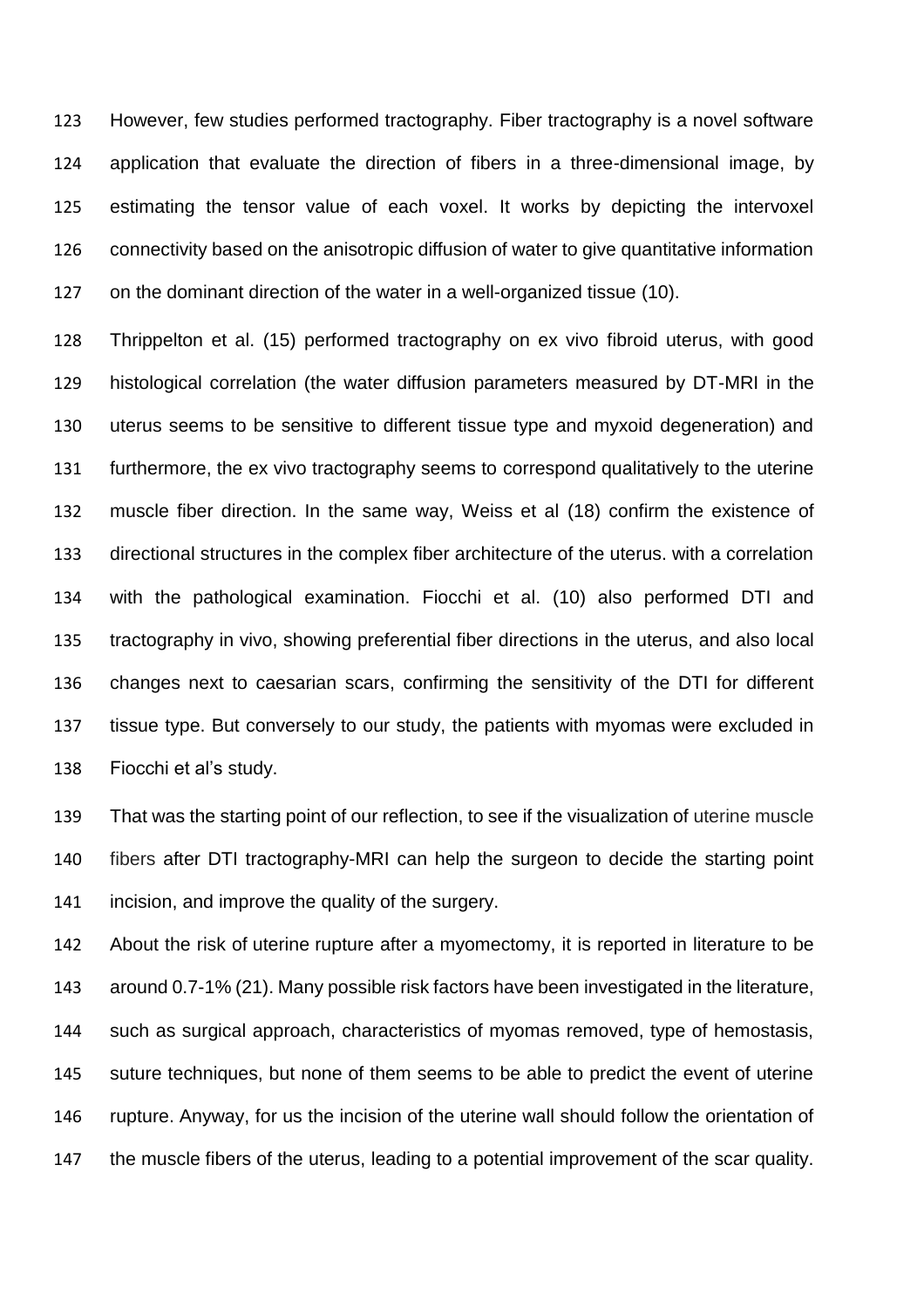This decrease of the architectural disorganization of the uterus could theoretically reduce the risk of uterine rupture after a myomectomy, even if this event remains a complication that is difficult to predict.

 The cost-effectiveness if the use of our software is an important question. First of all, in our experience the intraoperative phase (construction of the 3D intraoperative model and the registration phase) is a quick procedure, taking less than 5 minutes. We have already shown the feasibility of the system in the Operative Room. The cost of a system may also be a weakness. However, our system runs on a standard Intel i7 desktop PC at a cost of less than 1000 Euros (which is dropping each year for the same level of hardware) and does not need any other device. Finally, we have recently started a clinical evaluation of the use of the system in real condition in the OR, with the analysis of the addition time during the surgical procedure, due to the use of the software. We will also complete a cost-effective analysis about the surgical complications, and potential additional morbidity, and the satisfaction of the surgeon after the use of the AR software.

## **CONCLUSION**

 Those two case-reports show that Augmented Reality and DTI fiber tracking in fibroid uterus is possible, providing fiber direction on the surface of the myoma and the uterus, helping the surgeon to visualize and decide the starting incision point, for laparoscopic myomectomies.

 **Disclosures** Drs. Chauvet, Bourdel, Calvet, Magnin, Teluob, Canis and Bartoli have no conflicts of interest or financial ties to disclose.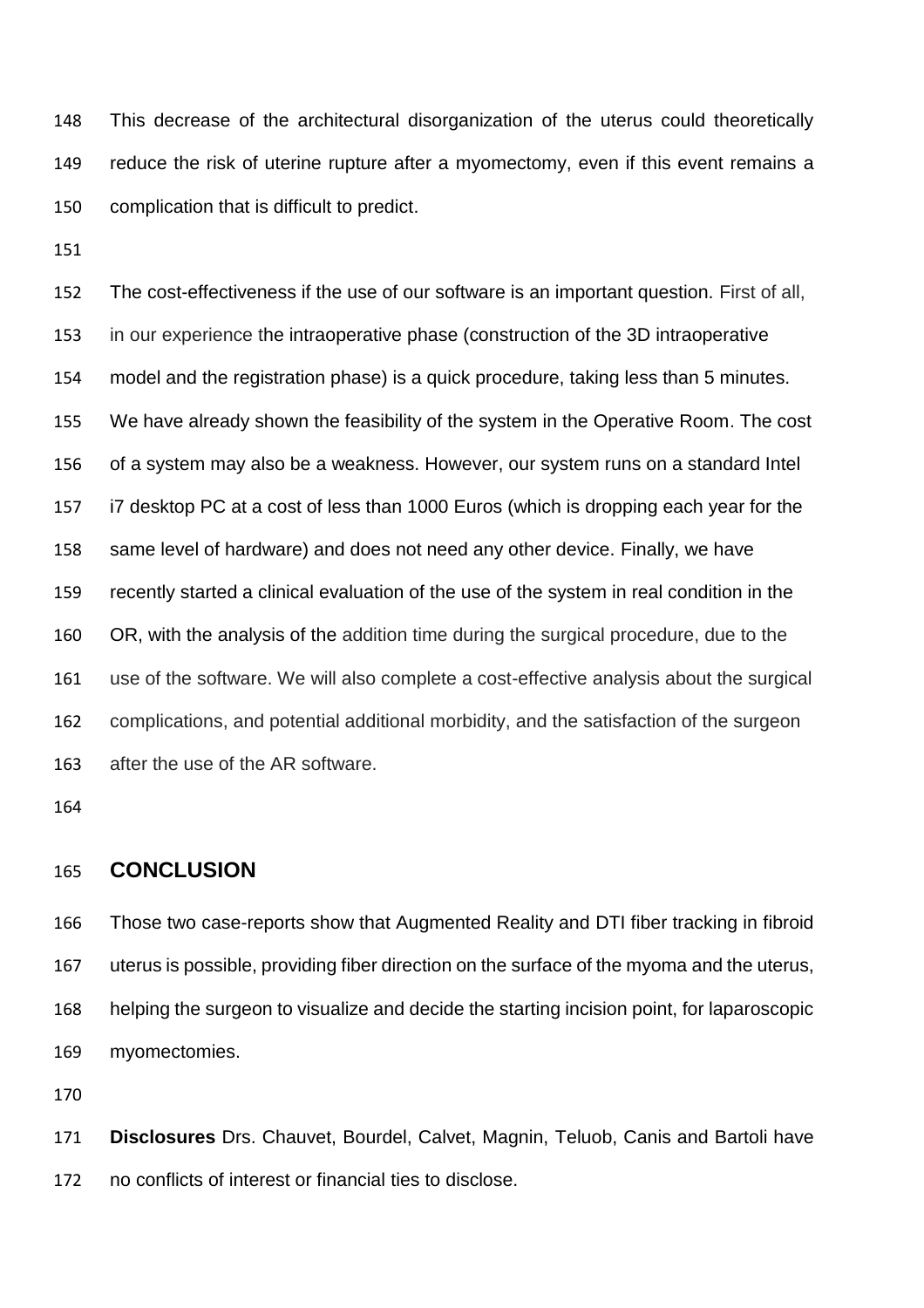### **References**

 1. Pessaux P, Diana M, Soler L, Piardi T, Mutter D, Marescaux J. Robotic duodenopancreatectomy assisted with augmented reality and real-time fluorescence guidance. Surg Endosc. 2014 Aug;28(8):2493–8.

 2. Marescaux J, Rubino F, Arenas M, Mutter D, Soler L. Augmented-reality-assisted laparoscopic adrenalectomy. JAMA. 2004 Nov 10;292(18):2214–5.

 3. Pessaux P, Diana M, Soler L, Piardi T, Mutter D, Marescaux J. Towards cybernetic surgery: robotic and augmented reality-assisted liver segmentectomy. Langenbecks Arch Surg Dtsch Ges Für Chir. 2015 Apr;400(3):381–5.

 4. Bourdel N, Collins T, Pizarro D, Debize C, Grémeau A, Bartoli A, et al. Use of augmented reality in laparoscopic gynecology to visualize myomas. Fertil Steril. 2017 Mar;107(3):737–9.

 5. Bourdel N, Chauvet P, Calvet L, Magnin B, Bartoli A, Canis M. Use of Augmented Reality in Gynecologic Surgery to Visualize Adenomyomas. J Minim Invasive Gynecol [Internet]. 2019 Apr [cited 2019 Jul 20]; Available from: https://linkinghub.elsevier.com/retrieve/pii/S1553465019301517

 6. Simpfendörfer T, Baumhauer M, Müller M, Gutt CN, Meinzer H-P, Rassweiler JJ, et al. Augmented reality visualization during laparoscopic radical prostatectomy. J Endourol Endourol Soc. 2011 Dec;25(12):1841–5.

 7. Grimson WL, Ettinger GJ, White SJ, Lozano-Perez T, Wells WM, Kikinis R. An automatic registration method for frameless stereotaxy, image guided surgery, and enhanced reality visualization. IEEE Trans Med Imaging. 1996;15(2):129–40.

 8. Bourdel N, Collins T, Pizarro D, Bartoli A, Da Ines D, Perreira B, et al. Augmented reality in gynecologic surgery: evaluation of potential benefits for myomectomy in an experimental uterine model. Surg Endosc. 2016 Apr 29;

 9. Chauvet P, Collins T, Debize C, Novais-Gameiro L, Pereira B, Bartoli A, et al. Augmented reality in a tumor resection model. Surg Endosc [Internet]. 2017 Aug 15 [cited 2017 Oct 9]; Available from: http://link.springer.com/10.1007/s00464-017-5791- 7

 10. Fiocchi F, Nocetti L, Siopis E, Currà S, Costi T, Ligabue G, et al. *In vivo* 3 T MR diffusion tensor imaging for detection of the fibre architecture of the human uterus: a feasibility and quantitative study. Br J Radiol. 2012 Nov;85(1019):e1009–17.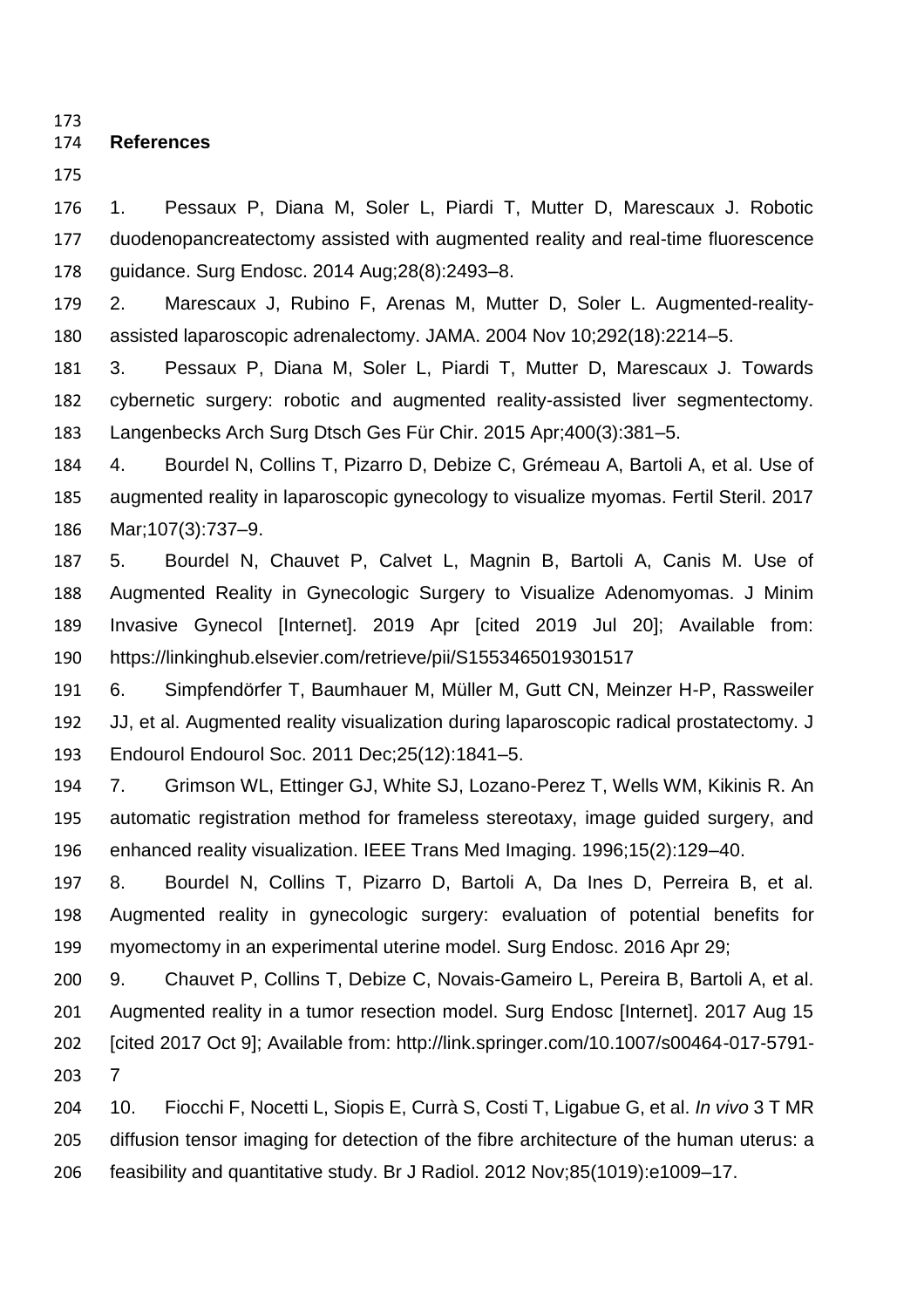11. Wolf I, Vetter M, Wegner I, Böttger T, Nolden M, Schöbinger M, et al. The medical imaging interaction toolkit. Med Image Anal. 2005 Dec;9(6):594–604.

 12. W. Ruopeng, J. Wedeen Van. https:/ / www.TrackVis.org. In: Martinos Center 210 for Biomedical Imaging, Massachusetts General Hospital.;

 13. Collins T, Chauvet P, Debize C, Pizarro D, Bartoli A, Canis M. A System for Augmented Reality Guided Laparoscopic Tumor Resection with Quantitative Ex-vivo User Evaluation. Computer-Assisted and Robotic Endoscopy (CARE); 2016.

 14. S. Patil, B. Ravi. Voxel-based representation, display and thickness analysis of intricate shapes. Computer Aided Design and Computer Graphics. Ninth International Conference on. IEEE. 2005;

 15. Thrippleton MJ, Bastin ME, Munro KI, Williams AR, Oniscu A, Jansen MA, et al. Ex vivo water diffusion tensor properties of the fibroid uterus at 7 T and their relation to tissue morphology. J Magn Reson Imaging. 2011 Dec;34(6):1445–51.

 16. Drake-Pérez M, Boto J, Fitsiori A, Lovblad K, Vargas MI. Clinical applications of diffusion weighted imaging in neuroradiology. Insights Imaging. 2018 Aug;9(4):535– 47.

 17. Toba M, Miyasaka N, Sakurai U, Yamada I, Eishi Y, Kubota T. Diagnostic possibility of diffusion tensor imaging for the evaluation of myometrial invasion in endometrial cancer: An ex vivo study. J Magn Reson Imaging. 2011 Sep;34(3):616– 22.

 18. Weiss S, Jaermann T, Schmid P, Staempfli P, Boesiger P, Niederer P, et al. Three-dimensional fiber architecture of the nonpregnant human uterus determined ex vivo using magnetic resonance diffusion tensor imaging. Anat Rec A Discov Mol Cell Evol Biol. 2006 Jan;288A(1):84–90.

 19. Fujimoto K, Kido A, Okada T, Uchikoshi M, Togashi K. Diffusion tensor imaging (DTI) of the normal human uterus in vivo at 3 tesla: Comparison of DTI parameters in the different uterine layers: DTI of the Uterus In Vivo. J Magn Reson Imaging. 2013 Dec;38(6):1494–500.

 20. He Y, Ding N, Li Y, Li Z, Xiang Y, Jin Z, et al. 3-T diffusion tensor imaging (DTI) of normal uterus in young and middle-aged females during the menstrual cycle: evaluation of the cyclic changes of fractional anisotropy (FA) and apparent diffusion coefficient (ADC) values. Br J Radiol. 2015 May;88(1049):20150043.

 21. Gambacorti-Passerini Z, Gimovsky AC, Locatelli A, Berghella V. Trial of labor after myomectomy and uterine rupture: a systematic review. Acta Obstet Gynecol